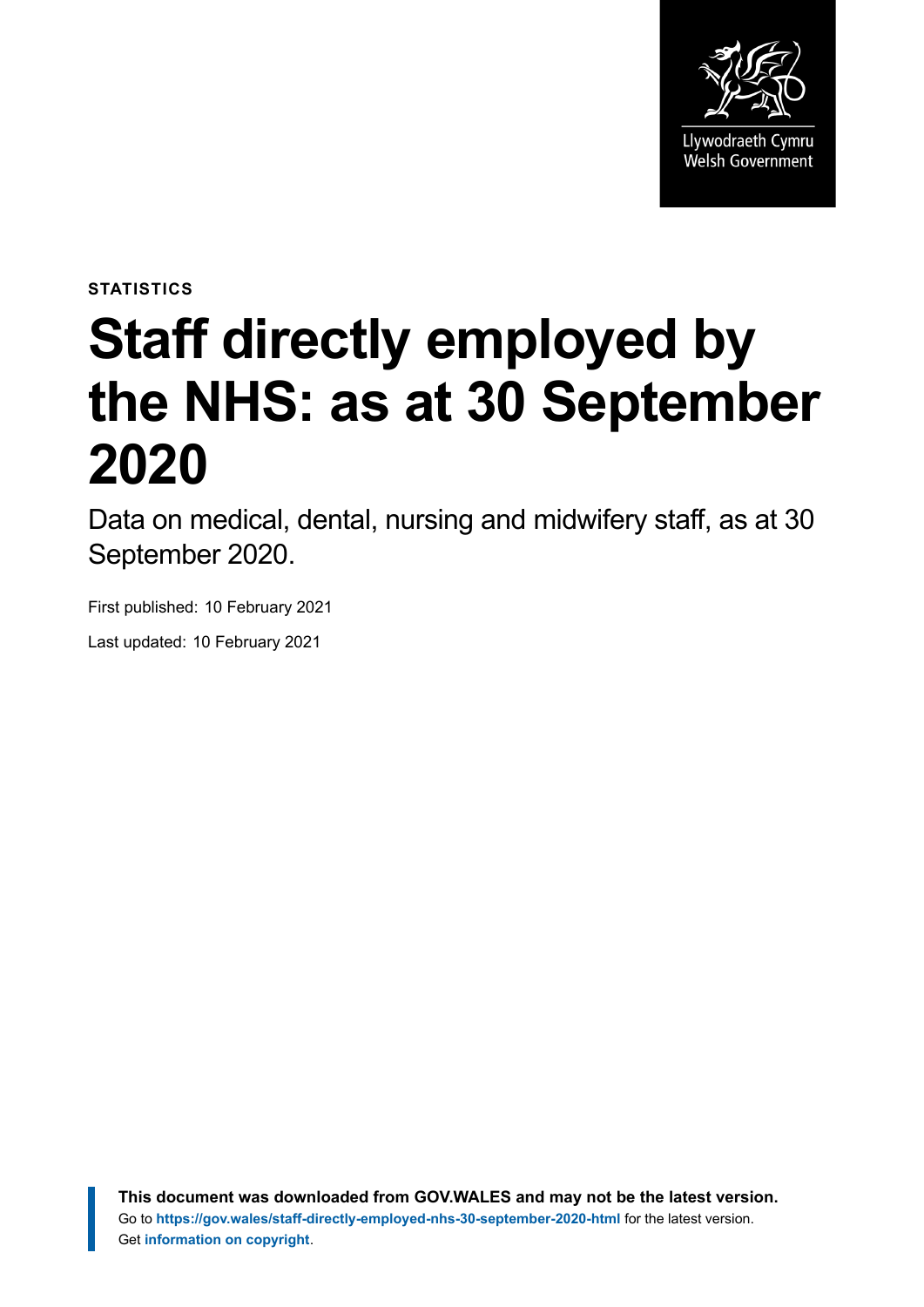## **Contents**

#### **[1. Main points](#page-2-0)**

- **[2. Summary of staff employed](#page-3-0)**
- **[3. Quality and methodology information](#page-9-0)**

#### **[4. Contact details](#page-10-0)**

The NHS is the largest employer in Wales and currently employs more than 99,000 people, in more than 85,000 full-time equivalent (FTE) posts. Data on staff employed by the NHS is available from 1979, however due to changes in the classifications of staff only the overall numbers are strictly comparable over time.

There have been a number of changes to the **[NHS occupation manual](http://www.hscic.gov.uk/article/2268/NHS-Occupation-Codes)** and several data quality issues identified in recent years. These affect the comparisons over time for some staff groups; further details can be found in the **[Quality report](https://gov.wales/staff-directly-employed-nhs-quality-report)**.

The time period covered by this data includes the coronavirus (COVID-19) pandemic. Most of the staff groups at 30 September 2020 included staff on short term or fixed contracts. These included recently retired staff brought in to help during the COVID-19 pandemic.

The data exclude **[General Medical Practitioners](https://statswales.gov.wales/Catalogue/Health-and-Social-Care/General-Medical-Services/number-of-gps-employed-in-general-practices)** and some **[Dental](https://statswales.gov.wales/Catalogue/Health-and-Social-Care/General-Dental-Services/Current-Contract/nhsdentalworkforce-by-localhealthboard-agegroup-contracttype-gender-dentisttype-year) [Practitioners](https://statswales.gov.wales/Catalogue/Health-and-Social-Care/General-Dental-Services/Current-Contract/nhsdentalworkforce-by-localhealthboard-agegroup-contracttype-gender-dentisttype-year)** as they are independent NHS Contractors.

The data is sourced from the NHS Electronic Staff Record, provided by Health Education and Improvement Wales.

Data included in this release is published on **[StatsWales](https://statswales.gov.wales/Catalogue/Health-and-Social-Care/NHS-Staff)**.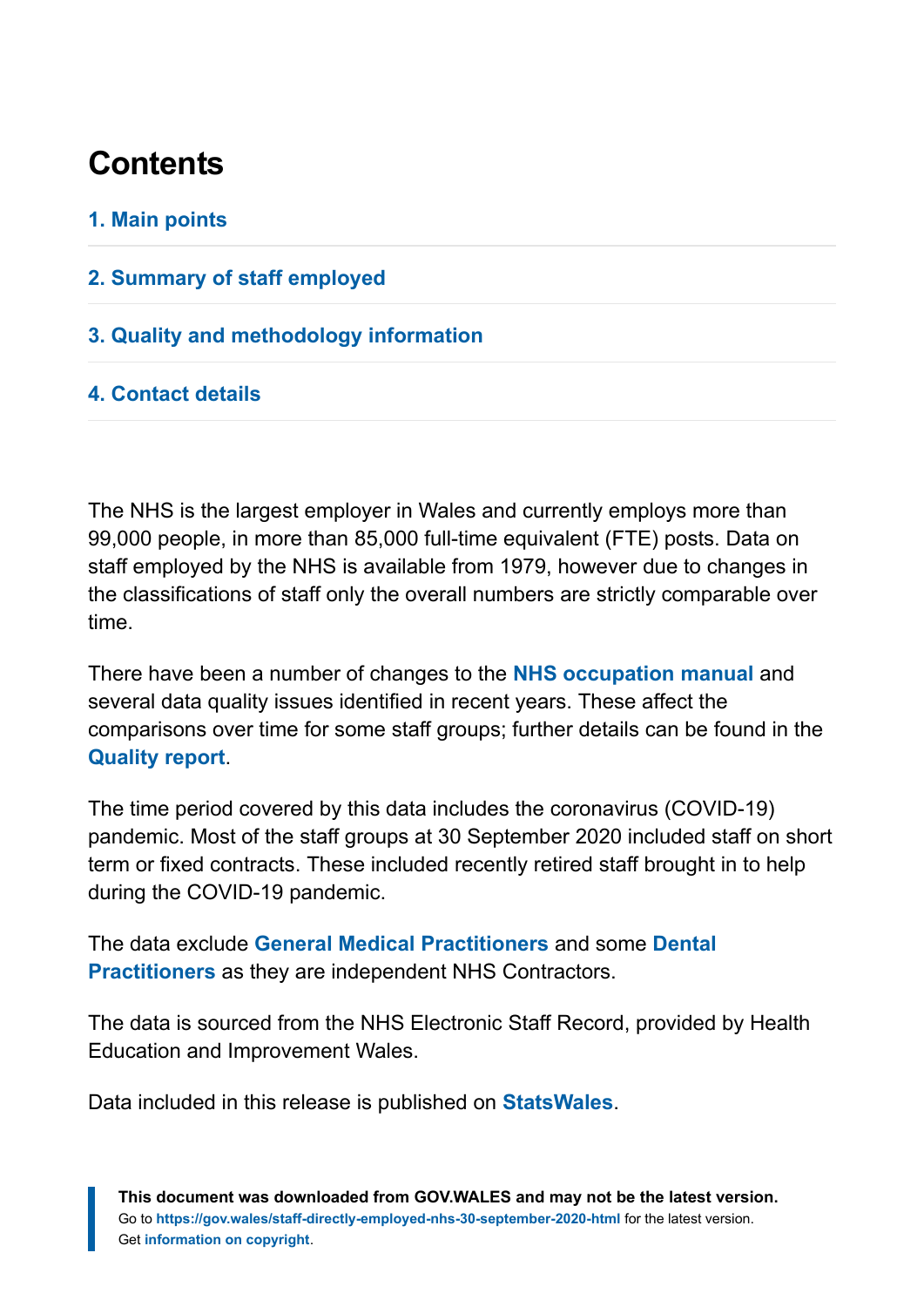# <span id="page-2-0"></span>**1. Main points**

## Chart 1: Number of staff (FTE) directly employed by the NHS at 30 September 2019 and 30 September 2020, by staff group



Source: Health Education and Improvement Wales (HEIW)

#### **[NHS staff on StatsWales](https://statswales.gov.wales/Catalogue/Health-and-Social-Care/NHS-Staff)**

## **Between 30 September 2019 and 30 September 2020 (in terms of full-time equivalent numbers)**

- The total number of staff increased by 4,101 (5.1%) to 85,145.
- Medical and dental staff increased by 518 (7.7%) to 7,211.
- Nursing, midwifery and health visiting staff increased by 1,462 (4.4%) to 34,762.
- Other staff groups increased by 2,121 (5.2%) to 43,172.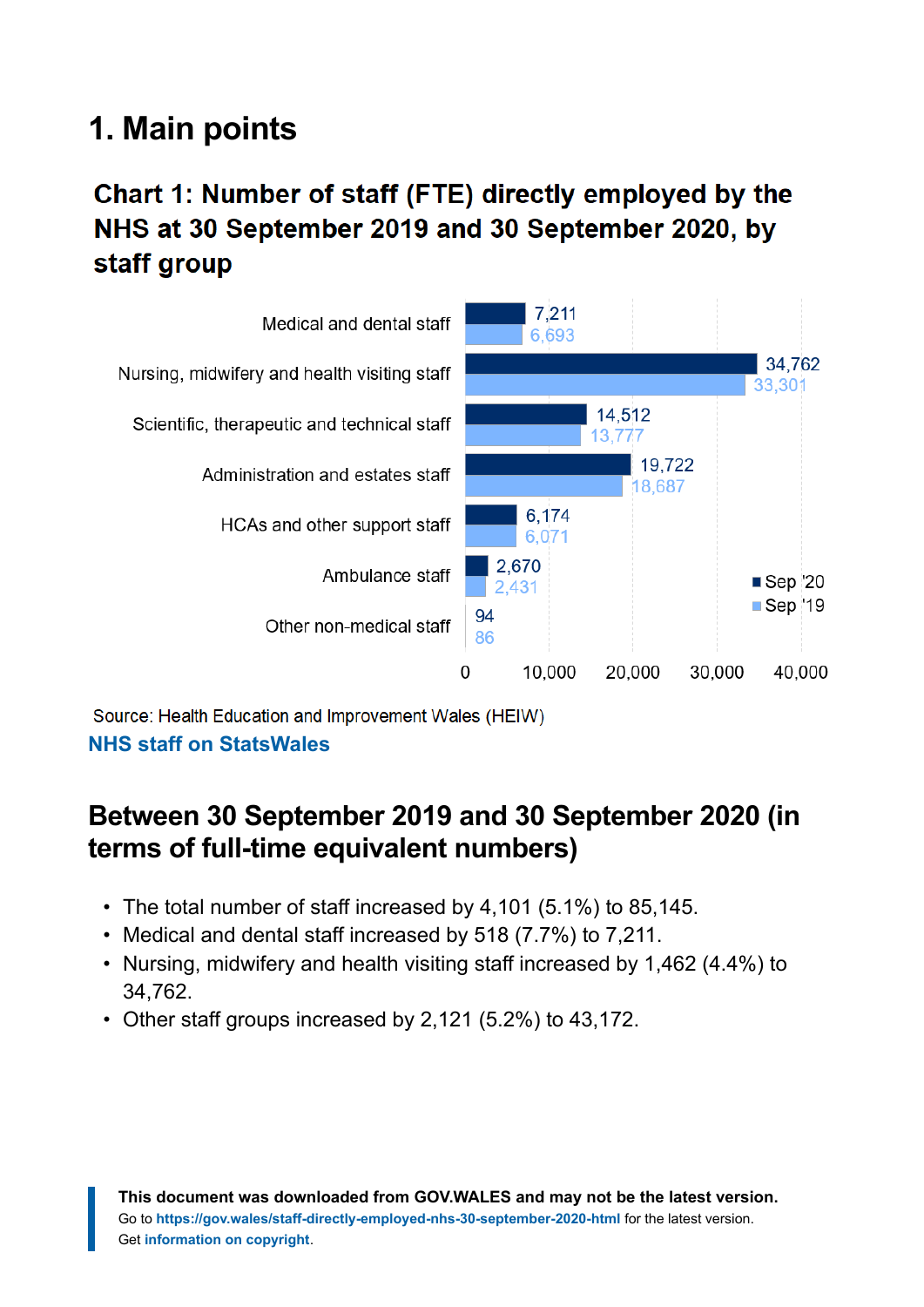# <span id="page-3-0"></span>**2. Summary of staff employed**

## Chart 2: Number of staff (FTE) directly employed by the NHS in Wales at 30 September, by staff group, 1979 to 2020



Following changes to the occupation codes, around 70% of the HCAs are included with nursing, midwifery and health visiting staff from 2009, previously in 'other'. Break in chart to indicate the change.

Source: Health Education and Improvement Wales (HEIW) **[NHS staff on StatsWales](https://statswales.gov.wales/Catalogue/Health-and-Social-Care/NHS-Staff)**

The total number of staff directly employed by the NHS (FTE) has gone up from 46,909 in 1979 to 85,145 in 2020, an increase of 81.5%. The increase of 5.1% in the number of staff between 30 September 2019 and 30 September 2020 is the biggest seen in recent years, which may be partly due to temporary staff in response to the COVID-19 pandemic.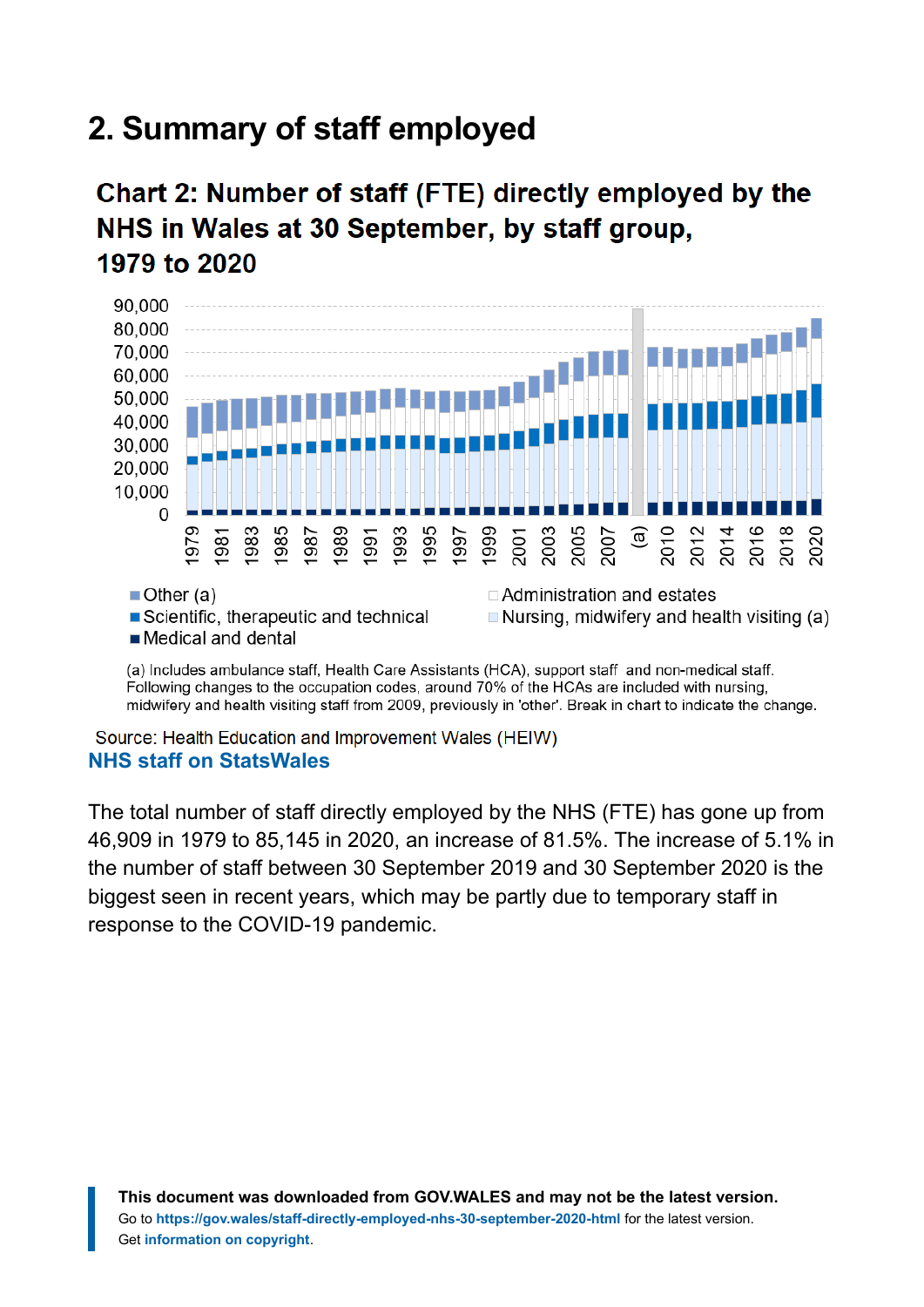#### **Table 1: Number of staff (FTE) directly employed by the NHS in Wales at 30 September 2019 and 30 September 2020, and the percentage change from 30 September 2019**

|                                                     | At 30<br><b>September</b> |        |                       |
|-----------------------------------------------------|---------------------------|--------|-----------------------|
| <b>Staff groups</b>                                 | 2019                      | 2020   | % Change from<br>2019 |
| <b>Medical and dental</b>                           |                           |        |                       |
| Hospital medical (a)                                | 6,346                     | 6,798  | 7.1%                  |
| <b>Hospital dental</b>                              | 170                       | 169    | $-0.6%$               |
| Community / public health medical                   | 45                        | 49     | 9.1%                  |
| Community / public health dental (b)                | 132                       | 195    | 47.8%                 |
| All medical and dental staff                        | 6,693                     | 7,211  | 7.7%                  |
| Nursing, midwifery and health visiting              |                           |        |                       |
| <b>Registered nurses and health visitors</b>        | 21,359                    | 21,898 | 2.5%                  |
| <b>Registered midwives</b>                          | 1,389                     | 1,377  | $-0.9%$               |
| Support staff (c)(d)                                | 10,552                    | 11,487 | 8.9%                  |
| All nursing, midwifery and health visiting<br>staff | 33,301                    | 34,762 | 4.4%                  |

**Scientific, therapeutic and technical**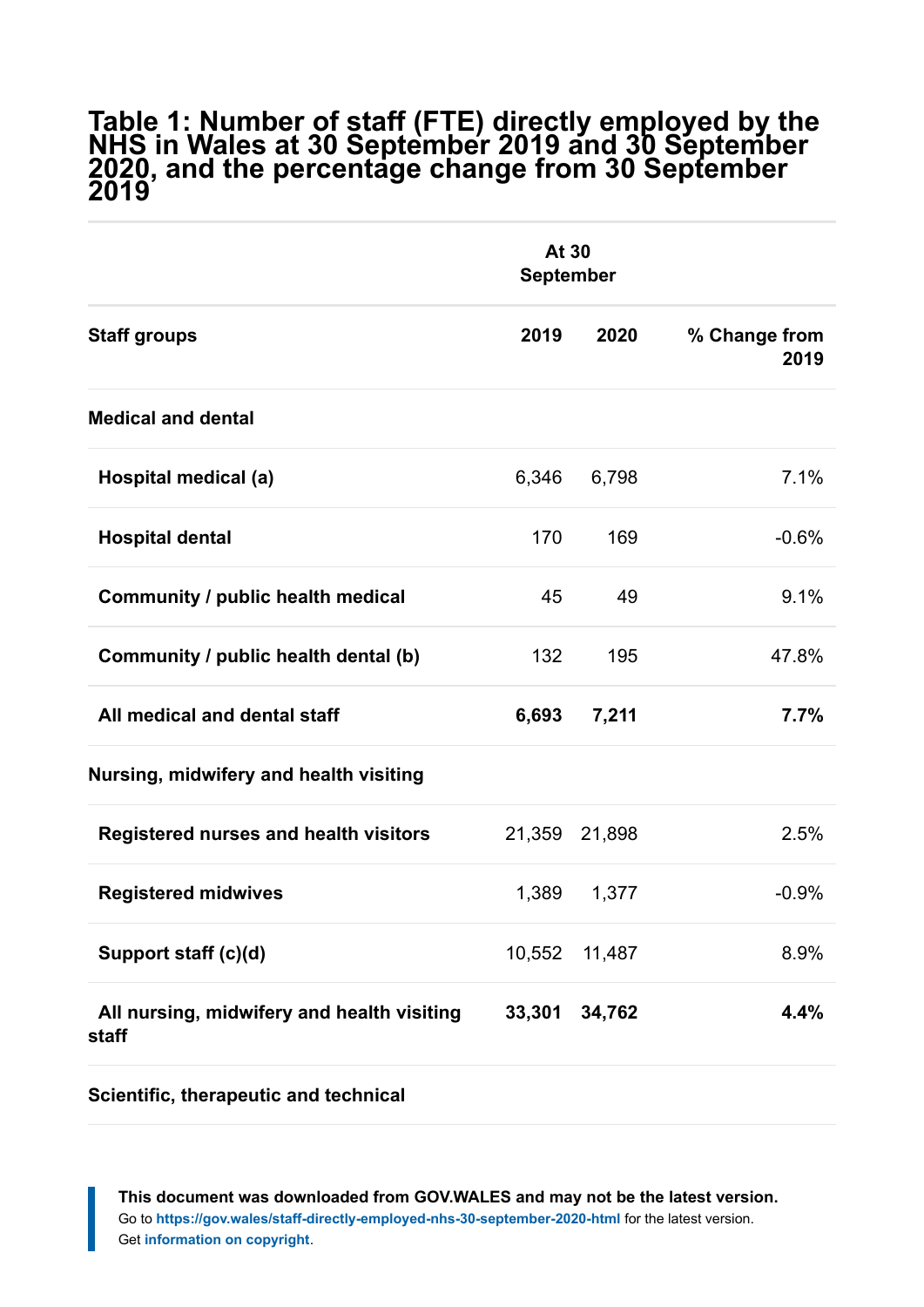|                                                         | At 30<br><b>September</b> |        |         |  |  |
|---------------------------------------------------------|---------------------------|--------|---------|--|--|
| <b>Qualified staff</b>                                  | 10,559                    | 11,164 | 5.7%    |  |  |
| Support staff (c)(d)                                    | 3,218                     | 3,347  | 4.0%    |  |  |
| All scientific, therapeutic and technical<br>staff      | 13,777                    | 14,512 | 5.3%    |  |  |
| <b>Administration and estates</b>                       |                           |        |         |  |  |
| <b>Senior Manager / Manager</b>                         | 2,621                     | 2,538  | $-3.2%$ |  |  |
| <b>Clerical and Administrative</b>                      | 14,969                    | 15,770 | 5.3%    |  |  |
| <b>Maintenance and Works</b>                            | 1,097                     | 1,415  | 29.0%   |  |  |
| All admin and estates staff                             | 18,687                    | 19,722 | 5.5%    |  |  |
| <b>Health Care Assistants and other Support Workers</b> |                           |        |         |  |  |
| <b>Health Care Assistant (c)</b>                        | 85                        | 94     | 10.4%   |  |  |
| <b>Support Worker</b>                                   | 5,985                     | 6,080  | 1.6%    |  |  |
| All HCAs and other support staff                        | 6,071                     | 6,174  | 1.7%    |  |  |
| <b>Ambulance</b>                                        |                           |        |         |  |  |
| <b>Registered staff</b>                                 | 1,100                     | 1,151  | 4.6%    |  |  |
| Support staff (d)                                       | 1,331                     | 1,518  | 14.1%   |  |  |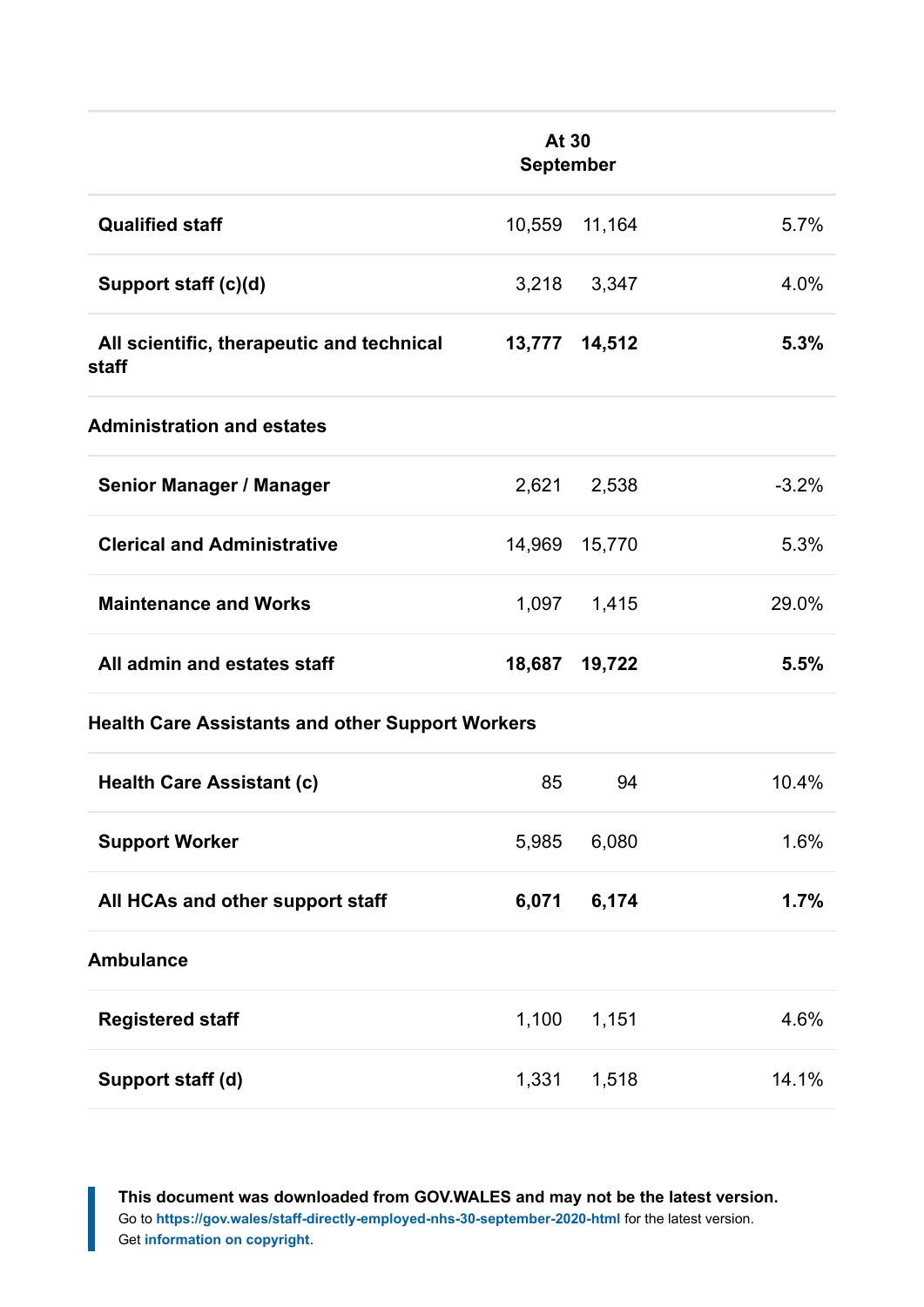|                             |        | At 30<br>September |      |
|-----------------------------|--------|--------------------|------|
| All ambulance staff         | 2,431  | 2,670              | 9.8% |
| <b>Other</b>                |        |                    |      |
| Other non-medical staff (e) | 86     | 94                 | 9.5% |
| <b>Total</b>                | 81,044 | 85,145             | 5.1% |

Source: Health Education and Improvement Wales (HEIW)

- (a) See GP trainees.
- (b) See Dentists (non-hospital dental staff).
- (c) See Healthcare Assistants (H1s) and Nursing Assistants / Auxiliaries (N9s).
- (d) See Ambulance personnel.

(e) Staff on general payments, and other non-medical staff. Also see Other staff.

Further details can be found in the **[Quality report](https://gov.wales/staff-directly-employed-nhs-quality-report)**.

All staff groups showed an increase in staff numbers from 30 September 2019 to 30 September 2020. It is likely that some staff who were taken on temporarily during the COVID-19 pandemic are still recorded on the ESR system.

- Hospital medical staff increased by 452 (7.1%) to 6,798. This included an increase of 99 (4.0%) in the number of hospital medical consultants to a total of 2,612 at 30 September 2020.
- Registered nursing and health visiting staff increased by 539 (2.5%) to 21,898; and nursing support staff increased by 936 (8.9%) to 11,487. Registered midwives decreased by 13 (0.9%) to 1,377.
- Scientific, therapeutic and technical staff increased by 734 (5.3%) to 14,512. At 30 September 2020, 77% of scientific, therapeutic and technical staff were qualified staff and 23% of staff worked in support grades.
- Administration and estates staff increased by 1,036 (5.5%) to 19,722. At 30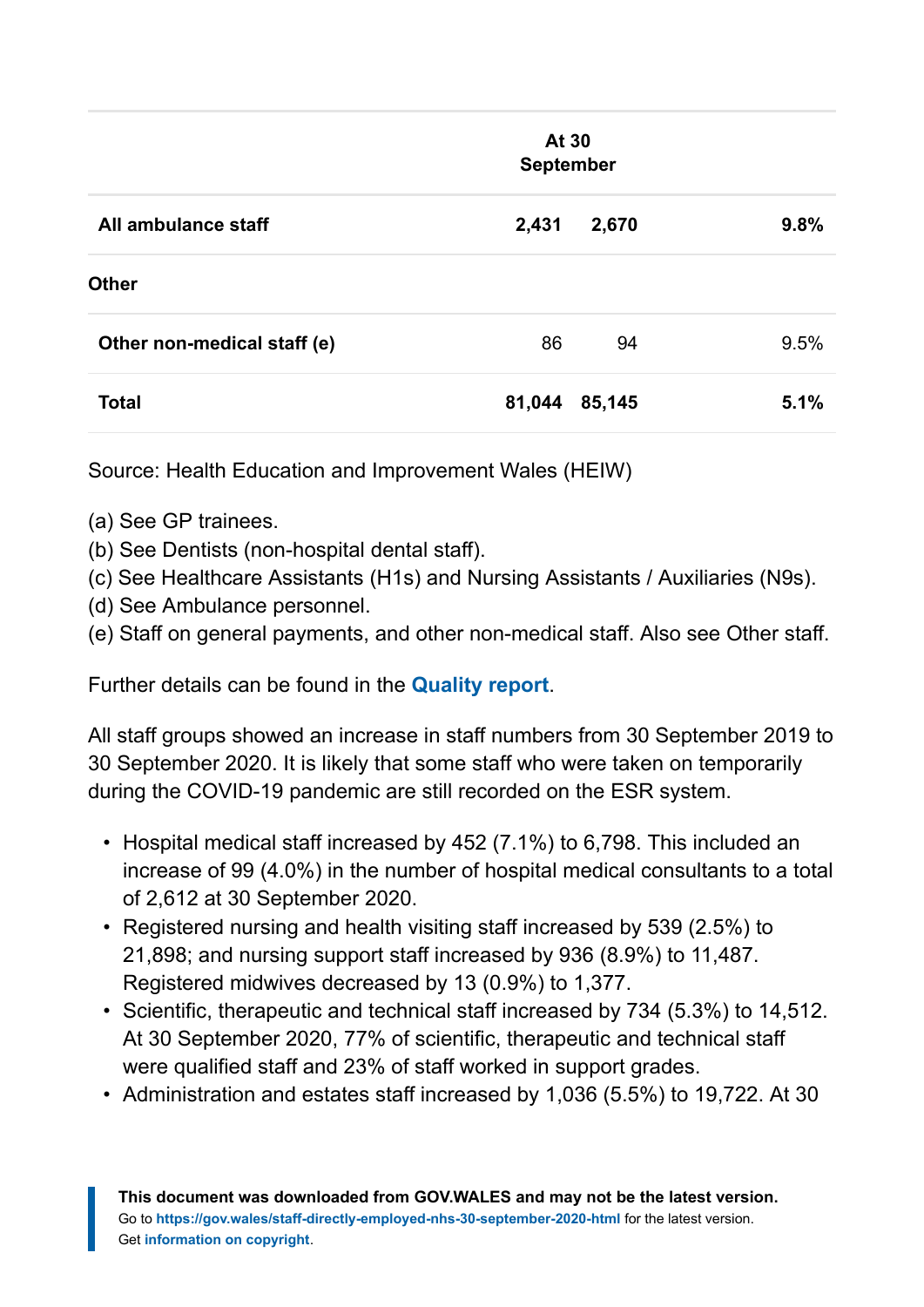September 2020, clerical and administration staff made up 80% of the administration and estates staff.

- Healthcare assistants and other support workers increased by 104 (1.7%) to 6,174. At 30 September 2020, 98% of staff in this group were other support workers.
- Ambulance staff increased by 239 (9.8%) to 2,670. At 30 September 2020, registered staff made up 43% of the ambulance total.
- All other non-medical staff increased by 8 (9.5%) to 94.

More detailed breakdowns within the staff groups, including staff numbers for individual NHS organisations, are available on **[StatsWales](https://statswales.gov.wales/Catalogue/Health-and-Social-Care/NHS-Staff)**.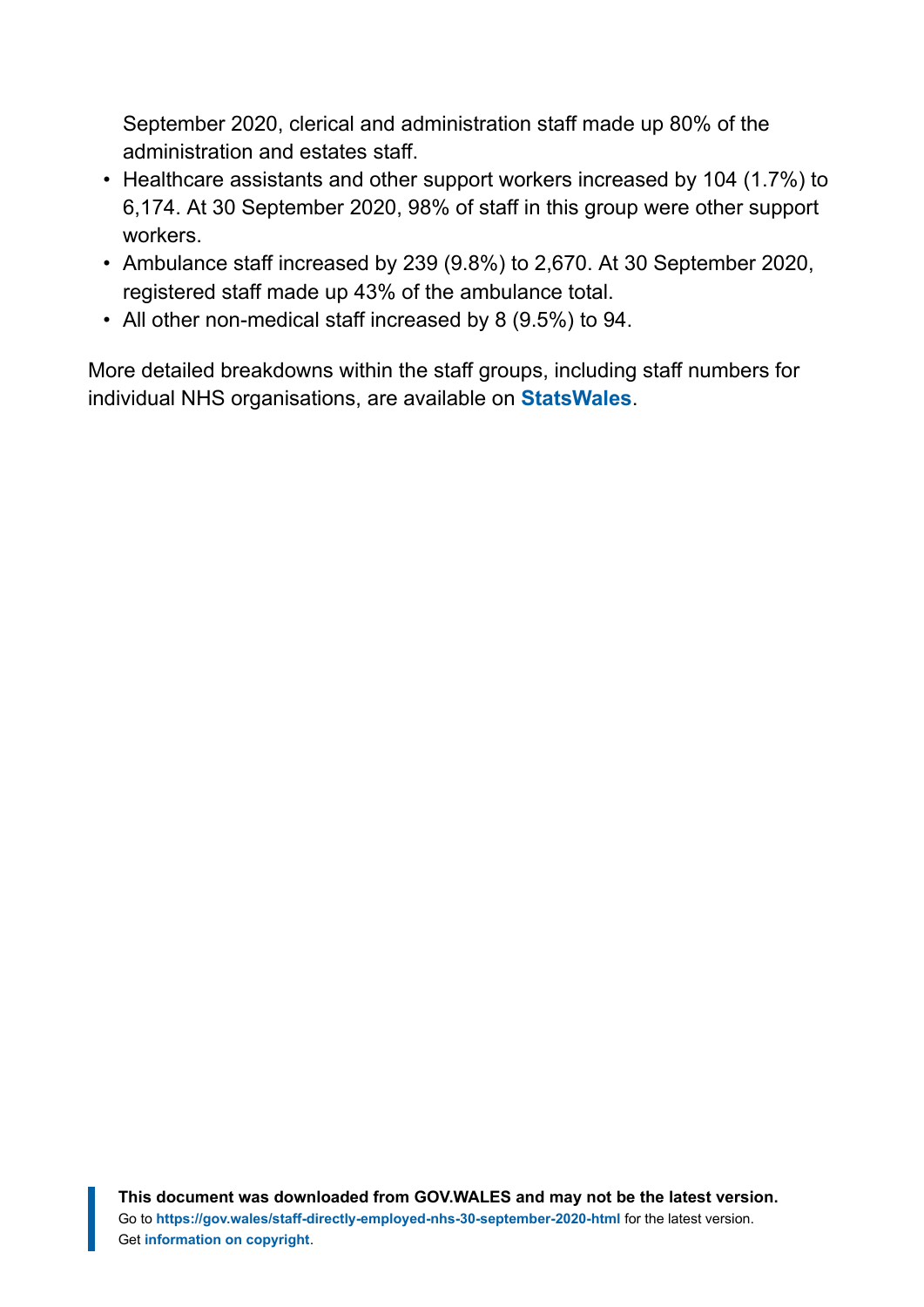# Chart 3: Staff (FTE) directly employed by the NHS in Wales at 30 September 2020



#### Source: Health Education and Improvement Wales (HEIW)

At 30 September 2020, almost half of the staff directly employed by the NHS in Wales were either medical and dental staff, or belonged to the nursing, midwifery and health visiting group. The nursing, midwifery and health visiting group was the largest staff group, accounting for 41% of all staff.

Staff summary data is available on **[StatsWales](https://statswales.gov.wales/Catalogue/Health-and-Social-Care/NHS-Staff/NHS-Staff-Summary)**.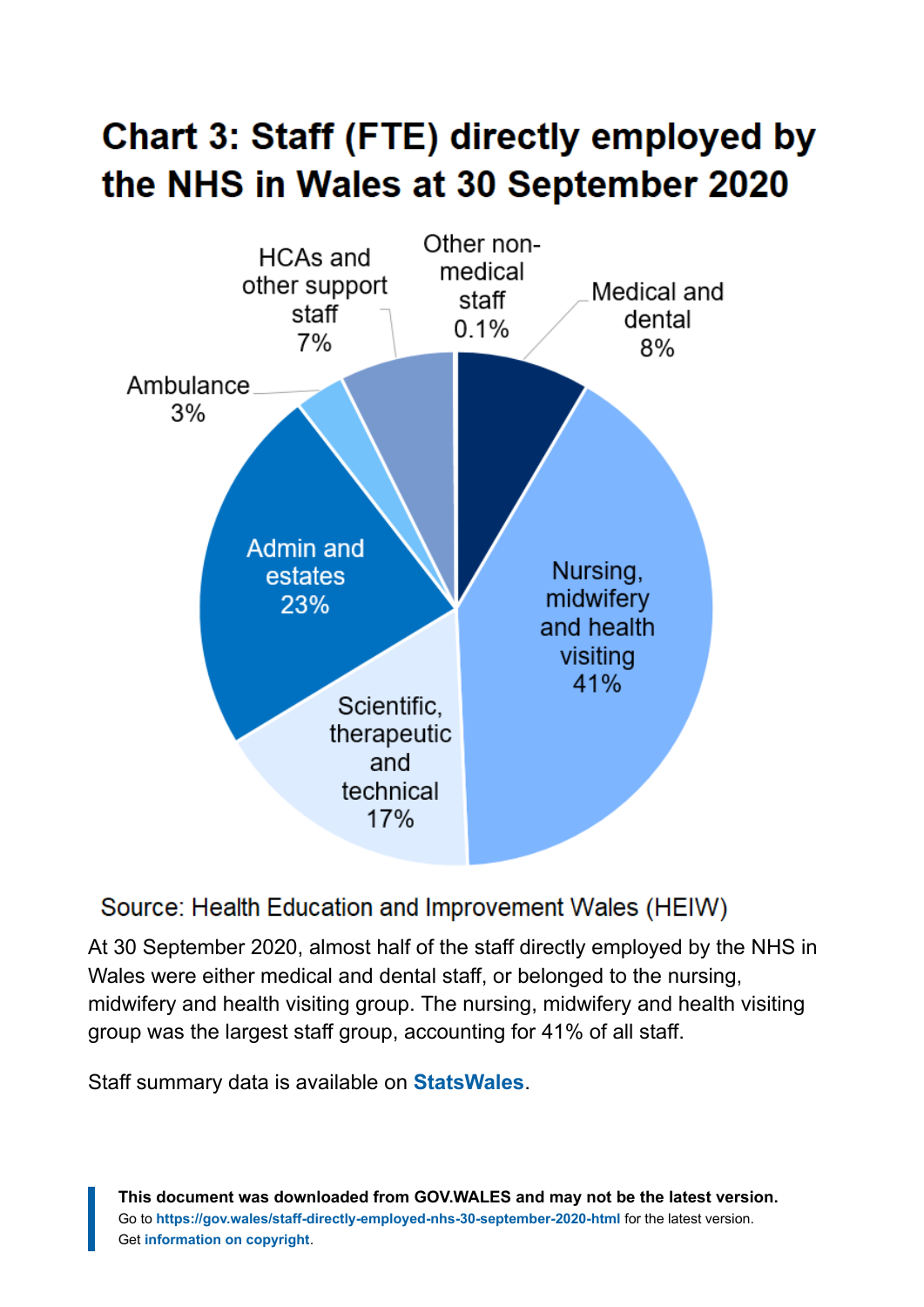# <span id="page-9-0"></span>**3. Quality and methodology information**

The data is sourced from the NHS Electronic Staff Record provided by Health Education and Improvement Wales. Further information is available in the **[Quality report](https://gov.wales/staff-directly-employed-nhs-quality-report)**.

## **Well-being of Future Generations Act**

The Well-being of Future Generations Act 2015 is about improving the social, economic, environmental and cultural wellbeing of Wales. The Act puts in place seven wellbeing goals for Wales. These are for a more equal, prosperous, resilient, healthier and globally responsible Wales, with cohesive communities and a vibrant culture and thriving Welsh language. Under section (10)(1) of the Act, the Welsh Ministers must (a) publish indicators ('national indicators') that must be applied for the purpose of measuring progress towards the achievement of the wellbeing goals, and (b) lay a copy of the national indicators before the National Assembly. The 46 national indicators were laid in March 2016.

Information on the indicators, along with narratives for each of the well-being goals and associated technical information is available in the **[Well-being of](https://gov.wales/wellbeing-wales) [Wales report](https://gov.wales/wellbeing-wales)**.

Further information on the **[Well-being of Future Generations \(Wales\) Act](https://gov.wales/well-being-future-generations-wales-act-2015-guidance) [2015](https://gov.wales/well-being-future-generations-wales-act-2015-guidance)**.

The statistics included in this release could also provide supporting narrative to the national indicators and be used by public services boards in relation to their local wellbeing assessments and local wellbeing plans.

#### **Next update**

12 May 2021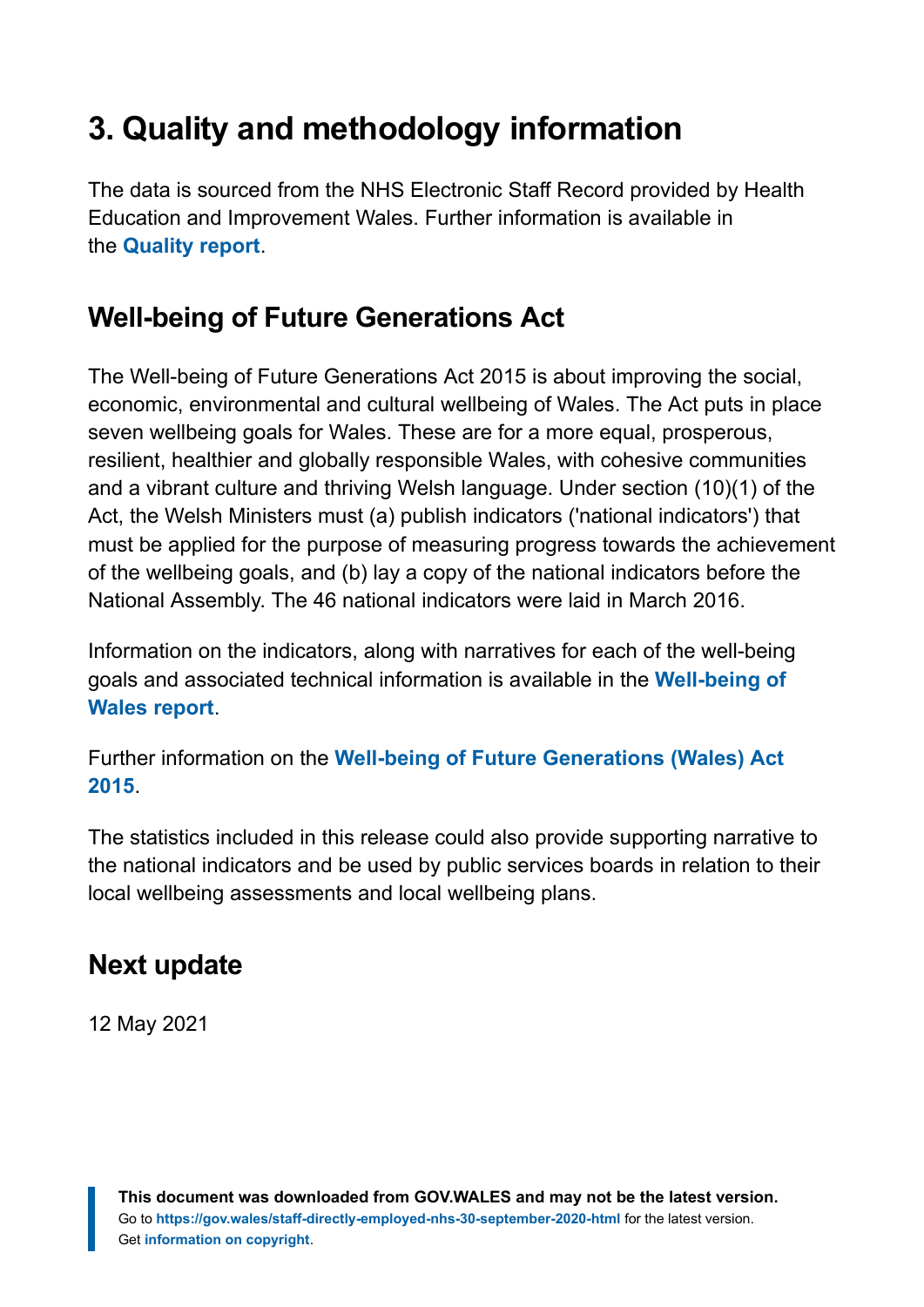# <span id="page-10-0"></span>**4. Contact details**

Statistician: Bethan Sherwood Telephone: 0300 025 6735 Email: **[stats.healthinfo@gov.wales](mailto:stats.healthinfo@gov.wales)**

Media: 0300 025 8099

SFR 41/2021